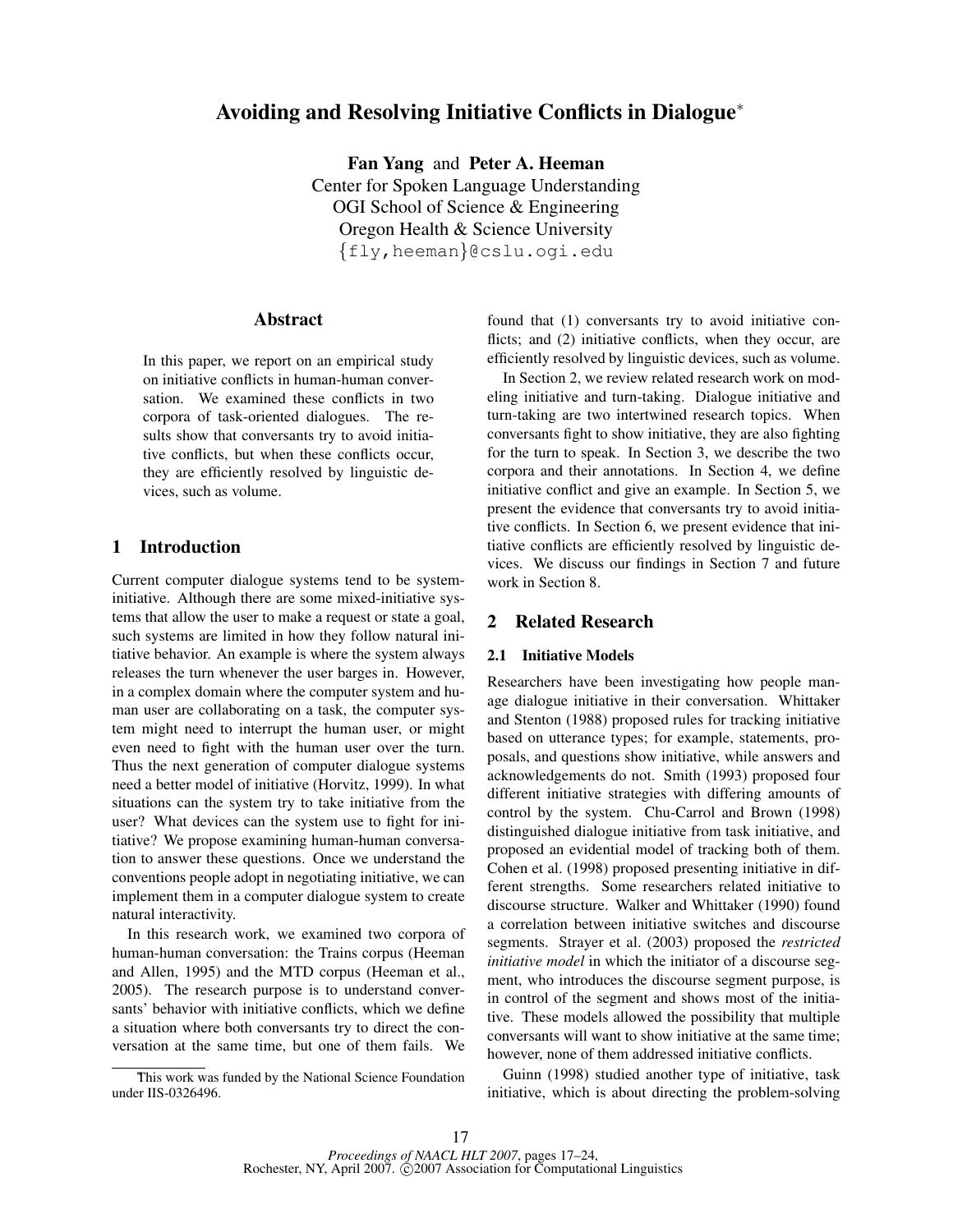of a domain goal. Guinn proposed that the person who is more capable of coordinating the current goal is the person who should be leading the dialogue. Initiative switches between conversants as goals get pushed and popped from the problem-solving stack. However, because conversants only have incomplete information, initiative conflicts might occur when conversants overestimate their own capability or underestimate the other's. Guinn proposed a negotiation model to resolve these conflicts of task initiative. Conversants negotiate by informing each other of positive and negative information of their plans to achieve the goal. By comparing each other's plan, the conversant whose plan has the higher probability of success takes initiative. Guinn's research on conflicts of task initiative, however, has little bearing on conflicts of dialogue initiative. For dialogue initiative, very often, one of the conversants just gives up the attempt very quickly, without giving a justification. As stated by Haller and Fossum (1999):"... conflicts are often simple clashes that result from both participants trying to take the initiative at the same time. Such conflicts do not necessarily require complex negotiation to resolve. Often, unwritten rules based on factors like social roles, personal assertiveness, and the current locus of control play a part in determining who will give away." However, Haller and Fossum did not further investigate how conversants efficiently resolve conflicts of dialogue initiative.

#### 2.2 Turn-Taking and Initiative

Turn-taking in conversation is highly related to initiative. Conversants have to possess the turn in order to show initiative. When conversants are fighting for initiative, they are also fighting for the turn to speak. Thus the mechanisms of turn-taking might share some similarity with initiative. On the other hand, turn-taking is different from initiative; for example, an answer takes a turn, but answering does not show initiative.

Turn-taking in conversation has been discussed in linguistics literature. Duncan (1974) examined cues (gesture, acoustic, and linguistic) that conversants use to signal turn-taking or turn-releasing. A model based on these signals was created to account for conversants' turntaking behavior. In this model, miscues are the cause of overlapping speech: for example, the hearer misrecognizes the speaker's cue to keep the turn, or the speaker fails to properly signal.

Sacks et al. (1974) proposed a set of rules for turntaking: the current speaker can select somebody else to speak; otherwise, hearers can self-select to speak; otherwise, the speaker can self-select to speak. This model suggested that overlapping speech results from either the hearer waiting too long to speak, or the speaker not waiting long enough.

Schegloff (2000) examined overlapping speech in detail in human conversation. He concluded that (1) fights for turn are often accompanied with sudden acoustic alteration, such as louder volume, higher pitch, and faster or slower speaking rate; (2) the vast majority of fights for turn are resolved very quickly; (3) fights for turn are resolved through an interactive procedure, e.g. syllable by syllable negotiation, using devices such as volume, pitch, and speaking rate. However, his analysis only consisted of a few examples; no statistical evidence was given. It is thus unclear whether his conclusions represent human conventions of initiative conflict, or are occasional behavior that would only occur under special circumstances.

# 3 Corpora and Annotations

To understand human behavior in initiative conflicts, we examined two corpora, the Trains corpus and the MTD corpus. These two corpora have very different domain setups. The distinct behavior seen in each corpus will help inform us how domain settings affect initiative, while the common behavior will help inform us the cross-domain human conventions.

## 3.1 The Trains Corpus

The Trains corpus is a collection of human-human taskoriented dialogues, in which two participants work together to formulate a plan involving the manufacture and transportation of goods. One participant, the user, has a goal to solve; and the other participant, the system, knows the detailed domain information including how long it takes to ship and manufacture goods.

We annotated eight Trains dialogues totaling about 45 minutes using the tool DialogueView (Yang et al., 2007). We tagged each utterance with a simplified DAMSL scheme (Core and Allen, 1997). Utterances were tagged as forward or backward functions, stalls, or non-contributions. Forward functions include statements, questions, checks and suggestions. Backward functions include agreements, answers, acknowledgments, repetitions and completions. Examples of stalls are "um" and "let's see", used by a conversant to signal uncertainty of what to say next or how to say it. Non-contributions include abandoned and ignored utterances. The flow of the dialog would not change if non-contributions were removed.

Hierarchical discourse structure was annotated following Strayer et al. (2003). To determine whether a group of utterances form a discourse segment, we took into account whether there exists a shared goal introduced by one of the conversants (cf. Grosz and Sidner, 1986).

## 3.2 The MTD Corpus

The MTD corpus contains dialogues in which a pair of participants play two games via conversation: an ongoing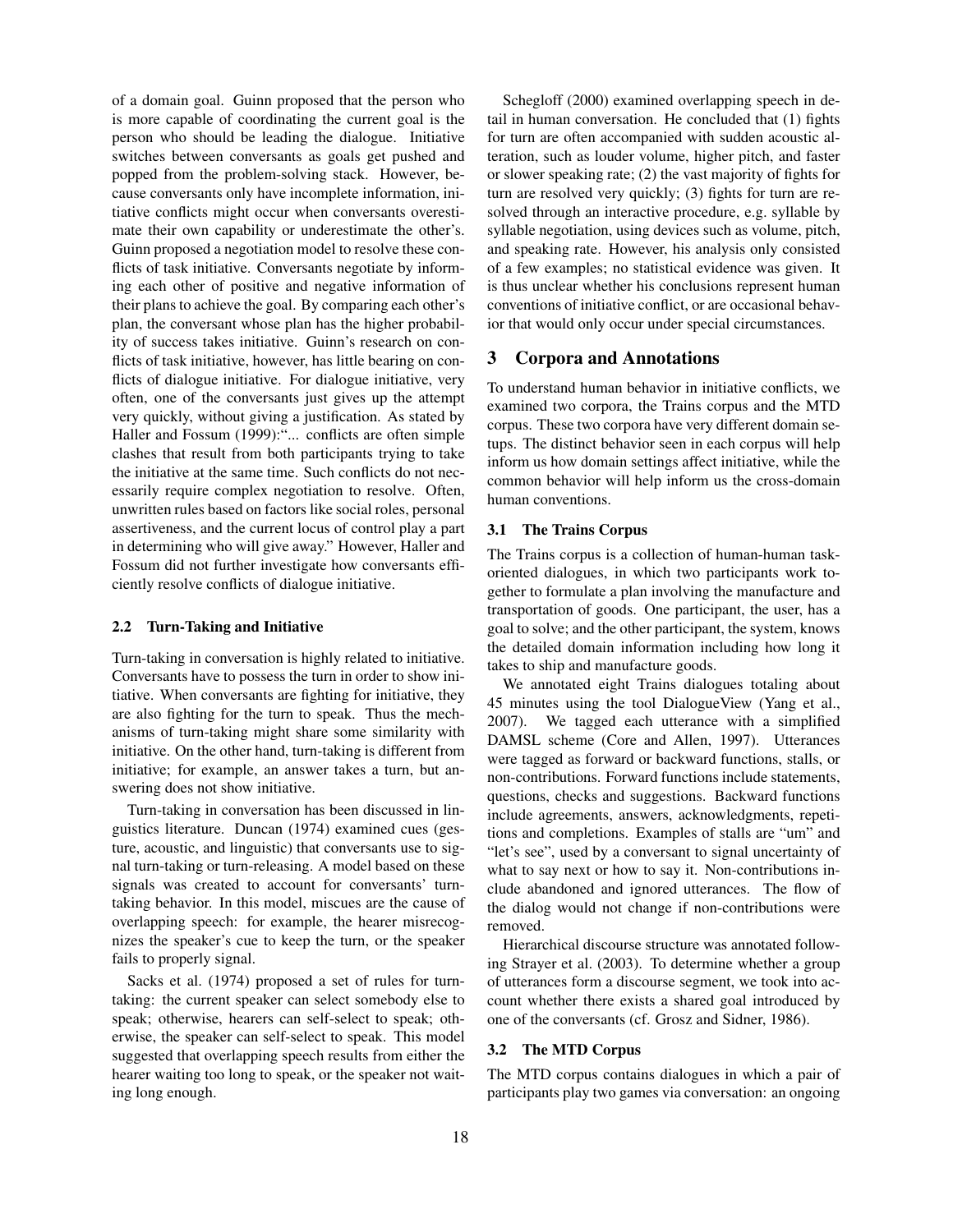game that takes a relatively long time to finish and an interruption game that can be done in a couple turns but has a time constraint. Both games are done on computers. Players are separated so that they cannot see each other.

In the ongoing game, the two players work together to assemble a poker hand of a full house, flush, straight, or four of a kind. Each player has three cards in hand, which the other cannot see. Players take turns drawing an extra card and then discarding one until they find a poker hand, for which they earn 50 points. To discourage players from simply rifling through the cards to look for a specific card without talking, one point is deducted for each picked-up card, and ten points for a missed or incorrect poker hand. To complete this game, players converse to share card information, and explore and establish strategies based on the combined cards in their hands.

From time to time, the computer generates a prompt for one player to start an interruption game to find out whether the other player has a certain picture on the screen. The interruption game has a time constraint of 10, 25, or 40 seconds, which is (pseudo) randomly determined. Players get five points for the interruption game if the correct answer is given in time. Players are told to earn as many points as possible.

We annotated six MTD dialogues totaling about 90 minutes. Utterances were segmented based on player's intention so that each utterance has only one *dialogue act* that is to share information, explore strategies, suggest strategies, or maintain an established strategy (Toh et al., 2006). We applied the same simplified DAMSL scheme on utterance tag annotations. Figure 1 shows an annotated excerpt of an MTD dialogue. We grouped utterances into blocks. Block *b21* is a game block in which conversants completed a poker hand. Blocks *b22* and *b23* are two card blocks in which conversants picked up a new card, discussed what they had in hand, and chose a card to discard. Block *b24* is an interruption segment in which conversants switched their conversation to the interruption game. No claim is made that the game and card blocks are discourse segments according to Grosz and Sidner's definition (1986).

## 4 Defining Initiative Conflicts

An initiative conflict occurs when a conversant's attempt to show initiative fails because someone else is showing initiative at the same time. Following Whittaker and Stenton (1988), we use utterance tags to determine whether an utterance shows initiative: forward functions show initiative while others do not. Non-contributions are viewed as failed attempt to show initiative. Thus we identify initiative conflicts as overlapping utterances that involve either a forward function and a non-contribution or two non-contributions.

Figure 2 gives an example of an initiative conflict from

|               | $-b21$           |                                                                          |
|---------------|------------------|--------------------------------------------------------------------------|
| $rac{1}{622}$ |                  |                                                                          |
|               | B (u129):        | alright so I have two fives a six and a jack<br><b>Forward Statement</b> |
|               | A (u130):        | I've got a two a seven and a king<br><b>Forward Statement</b>            |
|               | B (u131):        | how are your suits looking?<br>Forward.InfoRequest                       |
|               | A (u132):        | random<br><b>Backward Answer</b>                                         |
|               | B (u133):        | okay um<br>Backward.Understanding.Ack                                    |
|               | B (u134):        | I'll get rid of the six<br><b>Forward Statement</b>                      |
|               |                  |                                                                          |
|               | Ь23-             |                                                                          |
|               | A (u135):        | okay um<br>Stall Stuck                                                   |
|               | A (u137):        | I've got two twos a seven and a king<br><b>Forward Statement</b>         |
|               | B (u138):        | two twos a seven and a king<br>Backward.Understanding.RepeatPhrase       |
|               | $-124-$          |                                                                          |
|               | B (u139):        | do you have a black triangle?<br>Forward.InfoRequest                     |
|               | A (u140):        | yes                                                                      |
|               |                  | Backward.Answer                                                          |
|               | A (u141):        | okay um I'm gonna drop my seven                                          |
|               |                  | <b>Forward Statement</b>                                                 |
|               | B (u142):        | okay that sounds good<br>Backward.Agreement                              |
|               |                  |                                                                          |
|               | b25<br>B (u143): | alright I got two fives a six and a jack                                 |

Figure 1: An excerpt of an MTD dialogue

the MTD corpus. The top conversant says "that's pair of threes and pair of fours", which ends at time point A. After a short pause, at time B, the bottom conversant asks "how many threes do you have", which is overlapped by the top conversant's second utterance "I'll drop" at time C. The top conversant then abandons the attempt of showing initiative at time D. Hence the bottom speaker is the winner of this initiative conflict.

We use the term *preceding-pause* to refer to the time interval between the end of the previous utterance and the first utterance that is involved in the overlap (from A to B in Figure 2). *Offset* refers to the interval between the start times of the two overlapped utterances (from B to C). *Duration* refers to the time interval from the beginning of overlap till the end of overlap (from C to D).

In the Trains corpus, there are 142 cases of overlapping speech, 28 of which are initiative conflicts. Of the remaining, 96 cases involve a backward function (e.g. an acknowledgment overlapping the end of an inform), and 10 cases involve a stall. The remaining 8 cases are other types of overlap, such as a collaborative completion, or conversants talking about the same thing: for example, one saying "we are a bit early" and the other saying "we are a little better".

In the MTD corpus, there are 383 cases of overlapping speech, 103 of which are initiative conflicts. Of the remaining, 182 cases involve a backward function, 21 cases involve a stall, and 77 cases are others. Initiative conflicts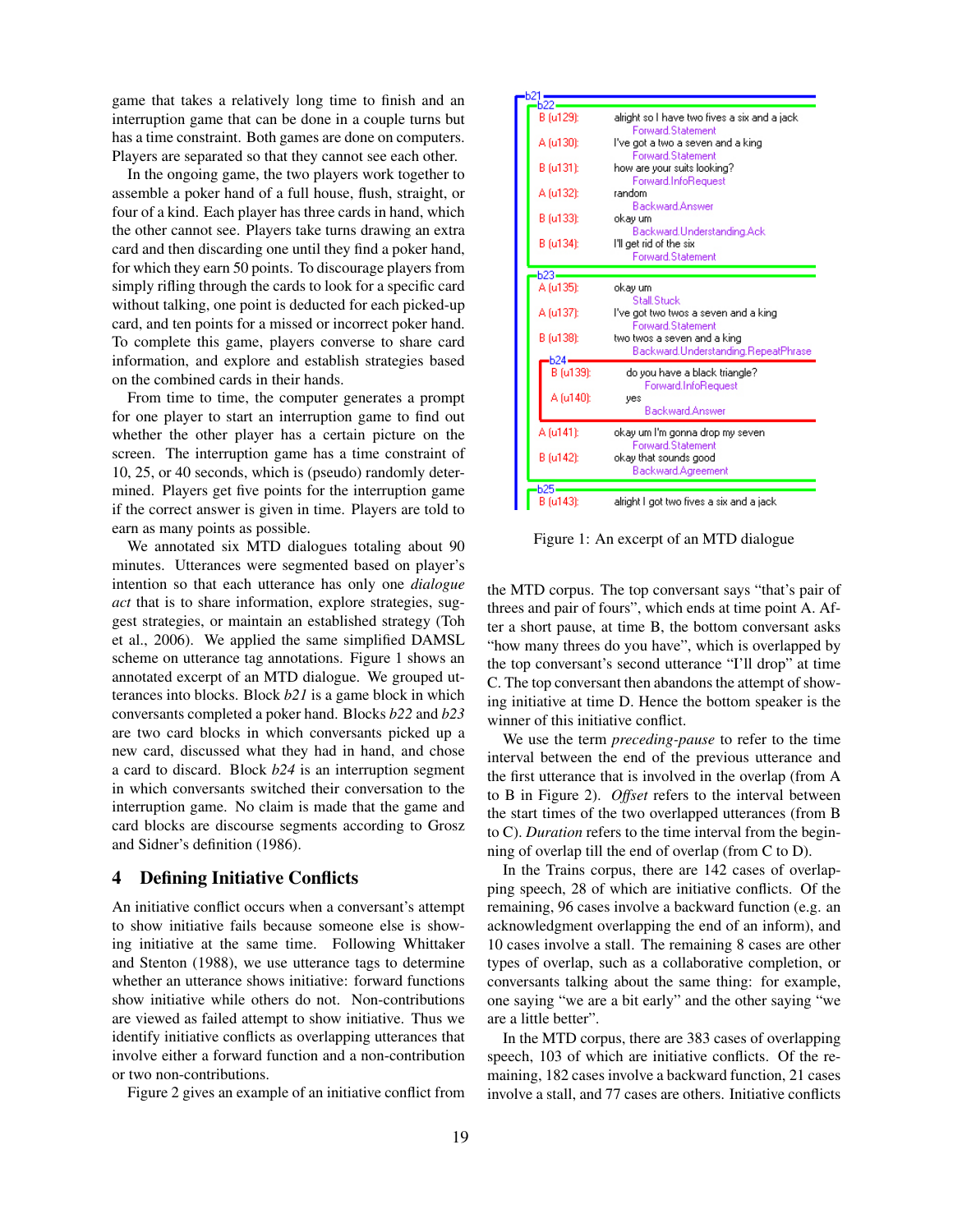

Figure 2: An illustration of an initiative conflict

are more frequent in the MTD corpus (103 cases in 90 min) than in the Trains corpus (28 cases in 45 min).

There are three cases in the Trains and thirteen cases in the MTD corpus where the preceding-pause is negative, i.e. the first overlapped utterance is started before the other conversant finishes the previous utterance. Sometimes the hearer starts a little bit early to take the turn. If the original speaker does not intend to release the turn, a conflict arises. Because these cases involve three utterances, we exclude them from our current analysis and save them for future research.<sup>1</sup> This leaves 25 cases in the Trains corpus and 90 cases in the MTD corpus for analyzing initiative conflicts.

# 5 Avoiding Initiative Conflicts

In this section, we show that conversants try to avoid initiative conflicts by examining both the offset of initiative conflicts and the urgency levels.

#### 5.1 Offset of Initiative Conflicts

The offset of an initiative conflict indicates where the conflict happens. A short offset indicates that the conflict happens at the beginning of an utterance, while a long offset indicates an interruption in the middle.

Figure 3 shows the cumulative distribution function (CDF) for offsets for both corpora individually. The mean offset is 138ms for the Trains corpus, and 236ms for the MTD corpus. In comparison to the average length of forward utterances (2596ms in the Trains corpus and 1614ms in the MTD corpus), the offset is short. Moreover, in the Trains corpus, 88% of offsets are less than 300ms (and 80% less than 200ms); in the MTD corpus, 75% of offsets are less than 300ms. Thus most initiative conflicts happen at the beginning of utterances.



Figure 3: CDF plot for offsets of initiative conflicts

Few initiative conflicts have offsets longer than 500ms. There is one instance in the Trains corpus and eleven in the MTD corpus. Four cases are because the second conversant has something urgent to say. For example, when an interruption game is timing out, conversants would interrupt, sometimes in the middle of an utterance, which results in a long offset. Another six cases are due to miscues. Figure 4 shows an example. Conversant B said "I have two aces" with end-of-utterance intonation, paused for about half a second, and then added "and a seven". The ending intonation and the pause probably misled conversant A to believe that B had finished, and thus A started a new forward utterance, which overlapped with B's extension. A's utterance was then quickly abandoned. In these cases, it is ambiguous whether B's utterance "I have two aces ... and a seven" should be further chopped into two utterances. The final two cases are intrusions, with an example shown in Figure 5. Conversant A cut in probably because he was confident with his decision and wanted to move on to the next card. In such cases, the intruder might be perceived as being rude.

<sup>&</sup>lt;sup>1</sup>These cases of negative value preceding-pause are in fact very interesting. They seem to contradict with Sacks et al. (1974)'s model that the hearer has priority to self select to speak. If Sacks et al. is correct, the speaker should wait a certain amount of time in order not to overlap with the hearer, but in these cases we see that the speaker self-selects to speak without taking into account whether the hearer self-selects to speak or not.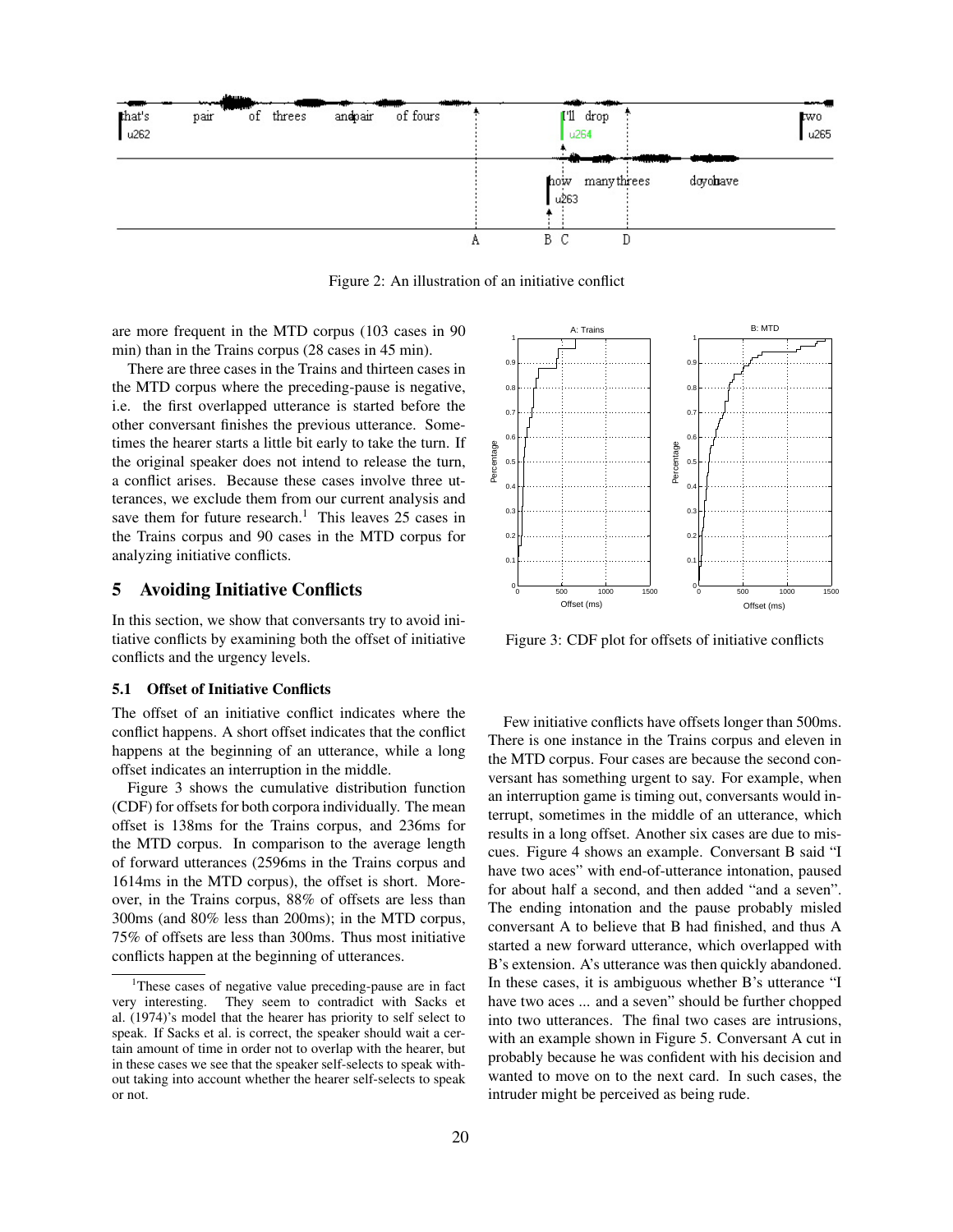

|    | B: well let's just                |
|----|-----------------------------------|
| A: | it's no help I think it goes away |
|    |                                   |

Figure 5: Long offset: intrusion

The preponderance of short offsets provides evidence that conversants try to avoid initiative conflicts. When A detects that B is talking, A should not attempt to show initiative until the end of B's utterance in order to avoid conflicts, unless there is an urgent reason. If conversants did not take into account whether someone else is speaking before attempting initiative, we would see a lot of intrusions in the middle of utterances, which in fact rarely happen in the two corpora. As we have shown, initiative conflicts tend to happen at the beginning of utterances. Thus initiative conflicts occur mainly due to unintentional collision, i.e. both conversants happen to start speaking almost at the same time. The fact that the offset of most initiative conflicts is within 300ms confirms this. $2$ 

## 5.2 Urgency Level and Initiative Conflicts

To further support the hypothesis that conversants avoid initiative conflicts except for urgent reasons, we examined the MTD corpus for the correlation between the urgency levels of the interruption game and initiative conflicts. For the urgency level of 10 seconds, conversants started 33 interruption games, 8 of which were introduced via initiative conflicts. For 25 seconds, conversants started 36 interruption games, 5 introduced via initiative conflicts. For 40 seconds, conversants started 33 interruption games, 3 introduced via initiative conflicts. Thus the percentages of initiative conflicts for the three urgency levels are 24% for 10 seconds, 14% for 25 seconds, and 9% for 40 seconds. The urgency level of 10 seconds requires conversants to start the interruption game very quickly in order to complete it in time. On the other hand, the urgency level of 40 seconds allows conversants ample time to wait for the best time to start the game (Heeman et al., 2005). Thus we see the percentage of initiative conflicts decreases as it becomes less urgent to the interruption game. These results suggest that conversants try to avoid initiative conflicts if they can, unless there is an urgent reason.

## 6 Resolving Initiative Conflicts

In this section, we present evidence that initiative conflicts, if they occur, are resolved very quickly using simple devices.



Figure 6: CDF plot for durations of initiative conflicts together with lengths of forward utterances

## 6.1 Duration of Initiative Conflicts

The duration of an initiative conflict, as defined in Section 4, indicates how quickly the conflict is resolved. Figure 6 shows the cumulative distribution function of durations of initiative conflicts and the lengths of forward utterances in the two corpora. The mean duration is 328ms in the Trains corpus and 427ms in the MTD corpus. From Figure 6 we see that the duration is much shorter than the length of forward utterances, which have the mean length of 2596ms in the Trains corpus and 1614ms in the MTD corpus. The difference between duration of initiative conflicts and length of forward utterances is statistically significant ( $p < 10^{-5}$ , ttest). On average, the duration of initiative conflicts is about 1/8 the length of forward utterances in the Trains corpus and about 1/4 in the MTD corpus. The short durations suggest that initiative conflicts are resolved very quickly.

According to Crystal and House (1990), the average length of CVC syllable is about 250ms. Thus on average, the length of initiative conflicts is about one to two syllables.<sup>3</sup> In fact, 96% of conflicts in the Trains corpus and 73% in the MTD corpus are resolved within 500ms. These observations are consistent with one of Schelogff's (2000) claims about turn-taking conflicts, that they usually last less than two syllables to resolve.

#### 6.2 Resolution of Initiative Conflicts

From our definition of initiative conflict, at least one of the speakers has to back off. For expository ease, we re-

 $2$ This 300ms might be related to human reaction time.

 $3$ It would be interesting to examine the length of initiative conflicts based on syllable. However currently we do not have syllable-level alignment for the two corpora. We leave this for future research.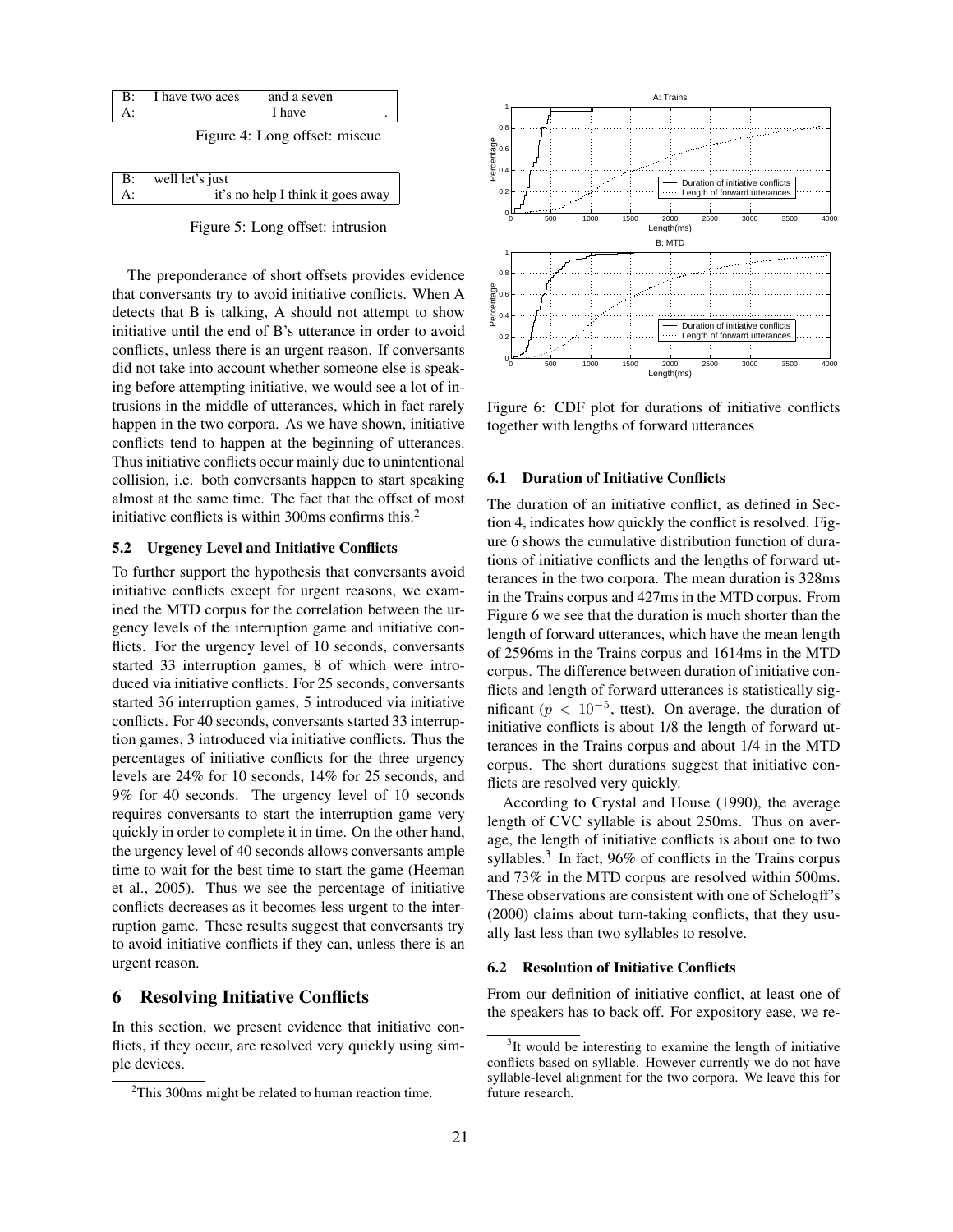fer to the person who gets the turn to contribute as *the winner*, and the other who fails as *the yielder*. There are two cases in the Trains corpus and three cases in the MTD corpus in which both speakers abandoned their incomplete utterances, paused for a while, and then one of them resumed talking. These five cases are treated as ties: no winners or yielders, and are excluded from our analysis here.

Given how quickly initiative conflicts are resolved, we examined whether the resolution process might be dependent on factors presented before the conflict even begins, namely who was speaker in the previous utterance, and who was interrupted. If we predict that the conversant who spoke prior to the conflict (speaker of u262 in Figure 2) loses, we get 55% accuracy in the Trains corpus and 61% accuracy in the MTD corpus. If we predict the conversant who spoke first in the overlap (speaker of u263 in Figure 2) wins, we get 60% accuracy in the Trains corpus and 53% accuracy in the MTD corpus. These low percentages suggest that they are not robust predictors.

We next examined how conversants resolve the conflicts using devices such as volume, pitch, and others.

### 6.2.1 Volume

For a stretch of speech, volume is calculated as the mean energy of the spoken words. For each initiative conflict, we calculated each conversant's volume during the overlap, and then normalized it with respect to the conversant's volume throughout the whole conversation.<sup>4</sup> We refer to this as *relative volume*. In the Trains corpus, the average relative volume of the winner is 1.06; the average relative volume of the yielder is 0.93. The difference is statistically significant ( $P < 0.01$ , anova). In the MTD corpus, the average relative volume of the winner is 1.12; the average relative volume of the yielder is 0.98. The difference is also statistically significant ( $p < 10^{-6}$ , anova). These results show that the winner is the one speaking at a higher relative volume.

To strengthen our argument, we also calculated *volume ratio* as the relative volume of the winner divided by the yielder. The average volume ratio in the Trains corpus is 1.16 and in the MTD corpus is 1.18. If a classifier always chooses the speaker with higher relative volume to be the winner, we achieve about 79% accuracy in both corpora, which is a 29% absolute improvement over random prediction. These results further confirm that the conversant who speaks at a higher relative volume wins the initiative conflicts.

Given the importance of volume in the resolution process, we examined whether it has an impact on the duration of initiative conflicts. Figure 7 plots the relation



Figure 7: Volume ratio and duration of conflicts

between volume ratio and duration of conflicts for all the cases in the two corpora. For reference, the dotted line divides the data points into two groups: under the line are what volume ratio fails to predict the winner, and above the line are success. If we look at the points where volume ratio succeeds, we see that when duration of initiative conflicts is long, volume ratio tends to be small: in fact, the average volume ratio for initiative conflicts shorter than 600ms is 1.27; for long than 600ms is 1.13; and the difference is statistically significant (ttest,  $p < 0.01$ ).

To further understand how volume is used in the resolution procedure, we examined how volume changes during the overlap. For initiative conflicts whose duration is longer than 600ms, we cut the overlapped speech evenly in half, and calculated the relative volume for each half individually. For the first half, the average relative volume of the winner is 1.03, and the yielder is 1.02. The difference is not statistically significant ( $p = 0.93$ , paired ttest). For the second half, the average relative volume of the winner is 1.20, and the yielder is 1.02. The difference is statistically significant ( $p < 0.001$ , paired ttest). The fact that these long initiative conflicts are not resolved in the first half is probably partially due to the close relative volume.

We then calculated *volume increment* as subtracting the relative volume of the first half from the second half. The average volume increment of the winner is 0.17; the average volume increment of the yielder is 0. The difference is statistically significant ( $p < 0.001$ , paired ttest). These results show that the range of volume increment during the overlap by the winner is larger than the yielder. The behavior of increasing volume during overlap to win the fight suggests that conversants use volume as a device to resolve initiative conflicts.

<sup>4</sup>Normalization is necessary particularly as conversants heard each other via headsets, and the microphones were not calibrated to have exactly the same gains.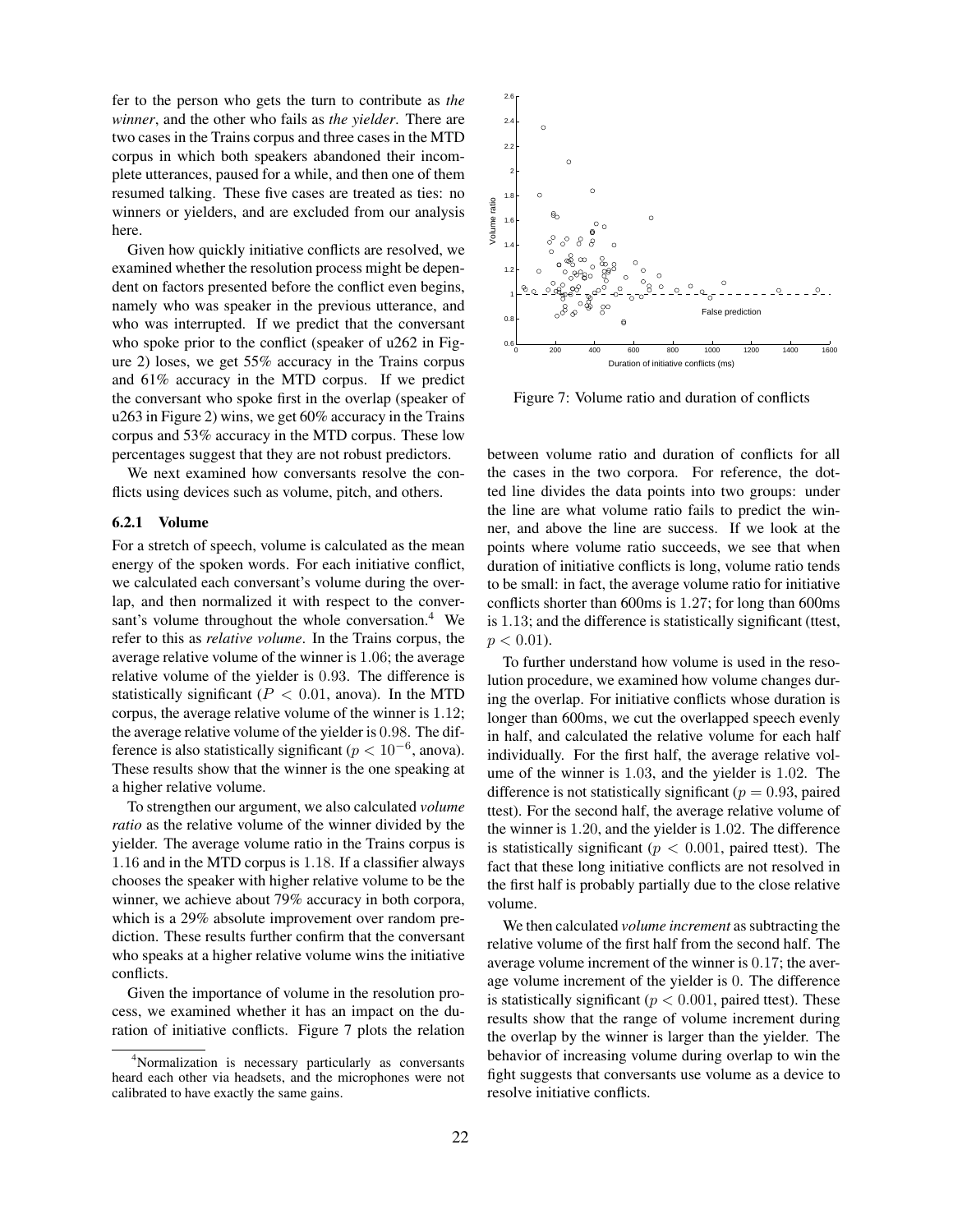## 6.2.2 Pitch

We used the tool *WaveSurfer* (Sjölander and Beskow, 2000) to extract the f0 from the audio files. We calculated *relative pitch* similarly as we did for volume.

In the Trains corpus, the average relative pitch of the winner is 1.02; the average relative pitch of the yielder is 0.96. The difference is not statistically significant  $(P = 0.54,$  anova). In the MTD corpus, the average relative pitch of the winner is 1.09; the average relative pitch of the yielder is 0.98. The difference is statistically significant ( $p < 0.001$ , anova). If we choose the speaker with higher pitch to be the winner, we achieve about 65% accuracy in the Trains corpus and 62% in the MTD corpus. These results suggest that pitch alone is not robust for predicting the winner of initiative conflicts, at least not as predictive as volume, although we do see the tendency of higher pitch by the winner.

We also examined pitch range in the window of 100ms and 300ms respectively. We calculated the pitch range of the overlapping speech and then normalized it with respect to the conversant's pitch range throughout the whole conversation. We did not see a significant correlation between pitch range and the winner of initiative conflicts. Thus pitch does not seem to be a device for resolving initiative conflicts.

#### 6.2.3 Role of Conversants

Human-computer dialogues often have a user interacting with a system, in which the two have very different roles. Hence, we investigated whether the conversant's role has an effect in how initiative conflicts are resolved. We focused on the Trains corpus due to both its rich discourse structure and the difference in the roles that the system and the use have.

In the Trains corpus, if we predict that the initiator of a discourse segment wins the conflicts, we get 65% accuracy. In system-initiated segments, the system wins all eight conflicts; however, in user-initiated segments, the user only wins seven and system wins eight. The user does not have an advantage during initiative conflicts in its segments. Moreover, if the initiator had an advantage, we would expect the system to have fought more strongly in the user-initiated segments in order to win. However, we do not see that the relative volume of the system winning in user-initiated segments is statistically higher than in system-initiated segments in this small sample size  $(p = 0.9, \text{ ttest})$ . The initiator does not seem to have a privileged role in the resolution process.

From the above analysis, we see that the system wins the conflicts 16 out of 23 times. Thus if we predict that the system always wins the conflicts, we achieve 70% accuracy. This is not surprising because the system has all the domain information, and is more experienced in solving goals. If the system and user want to speak at the same time, both would know that the system probably has a more significant contribution. That the system wins most of the initiative conflicts agrees with Guinn (1998) that capability plays an important role in determining who to show initiative next.

## 7 Discussion

In this paper, we present our empirical study of human behavior in initiative conflicts. Our first finding is that conversants try to avoid initiative conflicts. The consequence of initiative conflicts is that at least one of the conversants would have to back off, which makes their effort of contributing in vain. Moreover, the effort of resolving initiative conflicts is overhead to the dialogue. According to the theory of *least collaborative effort* by Clark and Wilkes-Gibbs (1986), it only makes sense for conversants to interrupt when the loss of not interrupting is higher than the cost of an initiative conflict. Thus the theory of least collaborative effort is consistent with our conclusion that most initiative conflicts are unintentional collisions, except where conversants interrupt in the middle of an utterance for urgency reasons.

The second finding of our research is that initiative conflicts, when they occur, are efficiently resolved. We found that volume plays an important role: the louder speaker wins. We also show how conversants change their volume to resolve initiative conflicts. Conversants probably identify their eagerness of speaking, confidence in what they want to say, and capability of achieving the current goal by means of volume, which resolves the initiative conflicts very quickly.

Domain settings obviously have an impact on conversants' initiative behavior. There are more frequent initiative conflicts in the MTD corpus than in the Trains corpus. Moreover, the roles of the conversants also affect their initiative behavior as we found that the system wins more initiative conflicts in the Trains corpus. In a teacherstudent conversation, one would expect to see that the teacher interrupts the student more often than vice versa, but also that the teacher wins more initiative conflicts. Capability, culture, and social relationship probably are some underlying elements that influence when and under what conditions conversants would seek initiative, while volume is a device for resolving initiative conflicts.

# 8 Future Work

In this paper we focused on initiative conflicts in dialogue where two conversants cannot see each other. In face-toface conversation, there might be other cues, such as eyecontact, head-nodding, and hand gesture, that conversants use in initiative conflicts. Moreover, in a multi-party conversation, a conversant might talk to different people on different topics, and get interrupted from time to time,